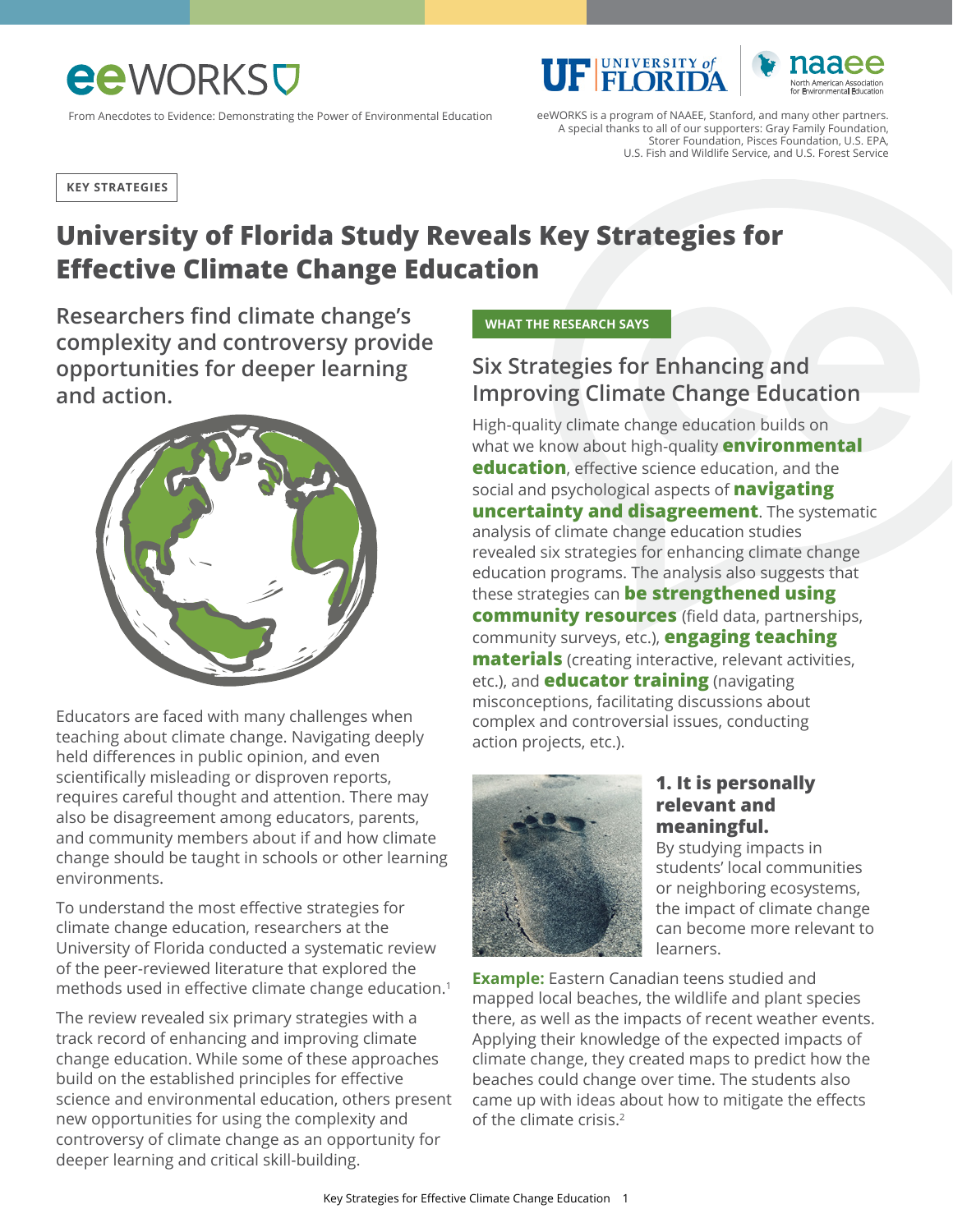

#### **2. It engages learners.**

Engaging teaching methods can take many forms, including debates, small-group discussions, hands-on labs, or field trips. These experiential, learner-driven approaches are proven to enhance learning, improve conceptual understanding, increase environmental literacy, change behavior, and help participants understand how complex systems interact.

**Example:** Sixth-grade students used computer visualizations to study the relationship between the atmosphere and global climate changes. Based on what they learned about carbon dioxide emissions, the students compared and debated the benefits and drawbacks of potential solutions.3

#### **3. It enables learners to experience the scientific process.**

When learners actively participate in scientific inquiry, they often feel more connected to science and how it impacts their lives. Whether they are working with real world data, collecting their own data, interacting with scientists, visiting a lab or



using new technologies to visualize changes, students and adults will feel more invested in climate change if they can explore and test their own ideas.

**Example:** University students used Geographic Information Systems (GIS), remote sensing, and satellite data technology to map snow cover and deforestation. They not only gained a deeper understanding of global climate change, but were also able to transfer the technological skills they developed to explore other environmental issues that interested them.<sup>4</sup>

#### **4. It uses school and community projects to build skills.**

When educators meaningfully connect participant learning to projects that improve their local school or community, students are inspired to take action and are more hopeful about addressing climate change.



 *"Climate change education has changed my identity, it's changed my daily outlook, what I buy, how much I buy when I go to stores, it's changed my transportation, my daily living habits ... We had the responsibility to be the spark that would start ... the fire of change and we were all now experienced enough ... We could speak at length on the subject and we felt empowered. I think that empowerment really did make a difference and all this has shifted our habits toward a more eco-friendly lifestyle."<sup>5</sup>*

 **—Colin, high school student** 

**Example:** In the United Kingdom, middle and high school students played a key role in reducing their school's energy use by learning about energy resources, collecting data, monitoring energy use in classrooms, as well as planning and implementing changes within the school. After introducing several no-cost projects, the schools reduced their electrical usage by an average of 35%.<sup>6</sup>